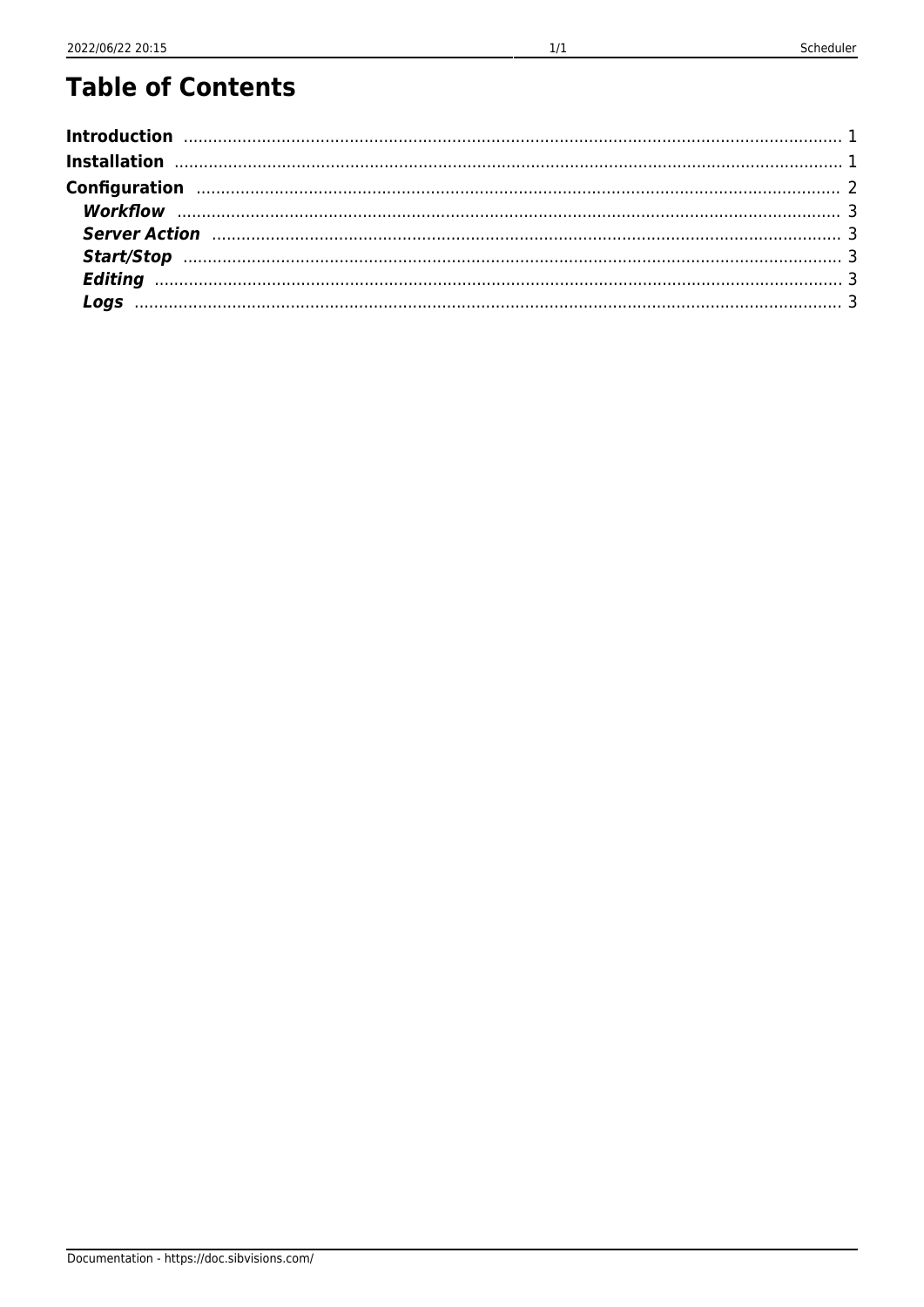# <span id="page-1-0"></span>**Introduction**

The VisionX scheduler allows us to automate recurring activities. We can call workflows, server actions/functions and any Java code periodically.

The activities can be performed annually, monthly, daily, hourly, every minute or every second. For example, we can send invoices to all customers via an invoicing workflow on the first day of each month.

## <span id="page-1-1"></span>**Installation**

To install the Scheduler Add-On, launch VisionX and click on "Ready Made Solutions" at the bottom of the screen.

Then click on Add-ons on the left side of the screen under "Categories" and select the dropdown list next to the "Scheduler" icon and click "Install".

 $\pmb{\times}$ 

After the installation, a restart of VisionX is necessary. After restarting, select the application you want to use and click on "VisionX Settings" on the top toolbar and select "Modules". A list of available modules will appear. Now select the checkbox associated with the scheduler to install the module in the application.

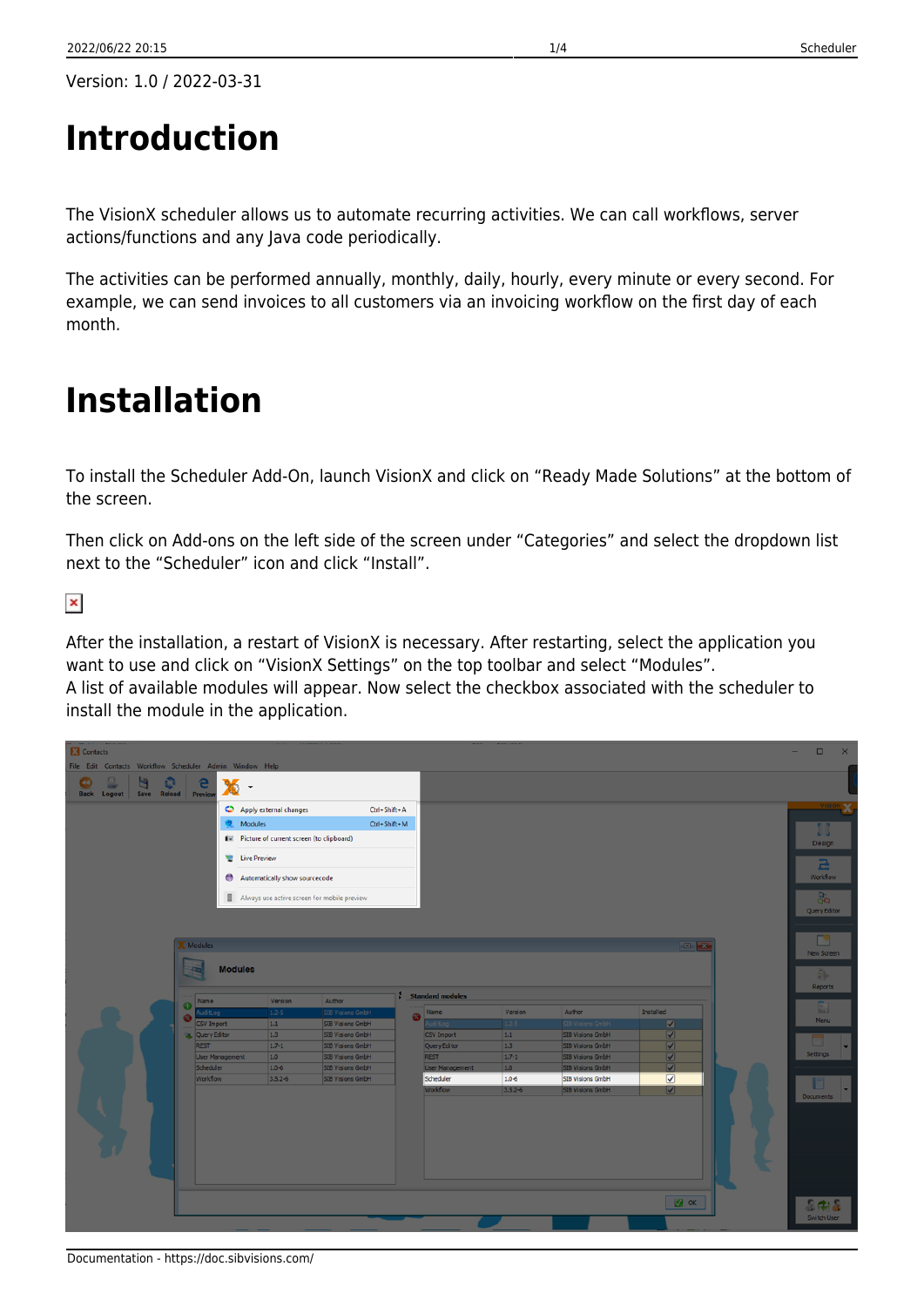To create a new scheduler job, select the scheduler from the application "Settings" drop-down list on the right-hand side of the screen. Click on the "+" symbol on the left side to create and configure a new job.

| <b>Contacts</b><br>Q<br>$\bullet$<br><b>Back Logout</b> | File Edit Contacts Workflow Scheduler Admin Window Help<br>o<br>e<br>$\mathcal{H}$ .<br>Save Reload Preview                                                                                           | н.                                                                                                                                                                                                    | $\Box$<br>$\times$                                                                                                                                   |
|---------------------------------------------------------|-------------------------------------------------------------------------------------------------------------------------------------------------------------------------------------------------------|-------------------------------------------------------------------------------------------------------------------------------------------------------------------------------------------------------|------------------------------------------------------------------------------------------------------------------------------------------------------|
|                                                         | Job Administration<br><b>Job Administration</b><br><b>Jobs</b><br>Search  <br>Status ( Started ( ) Not started ( ) Running ( ● All<br><b>Job Name</b><br>Next Start<br>Started<br><b>Running</b><br>o | $-$<br>Details Logs<br>Execute as user<br>Job<br>$\Box$<br>Started<br>Execution Separate Process                                                                                                      | 1.3<br>49<br>Design<br>$\Xi$<br>Workflow<br>89<br>Query Editor<br>г۹                                                                                 |
|                                                         | u.                                                                                                                                                                                                    | $\Box$ Parallel<br>Reference Date<br>Interval<br><b>Next Start</b><br>Last Duration<br>Last Start<br>Current Duration<br>Current Start<br>What is executed<br>Java Source<br>1<br>$\hat{\phantom{a}}$ | <b>New Screen</b><br>Đ,<br>Reports<br>$\begin{bmatrix} 1 \\ 0 \end{bmatrix}$<br>Menu<br>-<br>▄<br><b>Settings</b><br><b>Desktop</b><br>Web<br>Mobile |
|                                                         | (D) Start                                                                                                                                                                                             | $\checkmark$<br>Finish Cancel                                                                                                                                                                         | <b>REST</b><br>Scheduler<br>8.78<br>Switch User                                                                                                      |

## <span id="page-2-0"></span>**Configuration**

| <b>Setting</b>         | <b>Description</b>                                                                                                                                                                                        |  |  |
|------------------------|-----------------------------------------------------------------------------------------------------------------------------------------------------------------------------------------------------------|--|--|
| Job                    | Unique name of the job                                                                                                                                                                                    |  |  |
| <b>Execute as user</b> | Select the user who should execute the job                                                                                                                                                                |  |  |
| <b>Started</b>         | This box only appears checked if the job is running                                                                                                                                                       |  |  |
| <b>Execution</b>       | Separate Process: In case the execution of a process takes longer than the<br>interval was set, it will be executed only when the previously started process is<br>finished.                              |  |  |
|                        | Parallel Process: The new process will start even if the previously started process<br>is still running.                                                                                                  |  |  |
| <b>Interval</b>        | Here you can define the interval at which the process should be executed.<br>Seconds, minutes, hours, days, months and years can be selected. For example,<br>a job can be executed every 7 days at 12:00 |  |  |
| <b>Reference Date</b>  | If a "Reference Date" is specified, all remaining intervals are calculated based on<br>this date.                                                                                                         |  |  |
| <b>Next Start</b>      | Time at which the process will be executed the next time                                                                                                                                                  |  |  |
| <b>Last Start</b>      | Time when the process was executed the last time                                                                                                                                                          |  |  |
| <b>Last Duration</b>   | Duration of the last started process in seconds                                                                                                                                                           |  |  |
| <b>Current Start</b>   | Time at which the currently running process was started                                                                                                                                                   |  |  |
|                        | <b>Current Duration</b> Current duration of the actually running process                                                                                                                                  |  |  |
|                        | <b>What is executed</b> Here you can choose between "Server Action", "Workflow" and "Java Source"                                                                                                         |  |  |

Documentation - https://doc.sibvisions.com/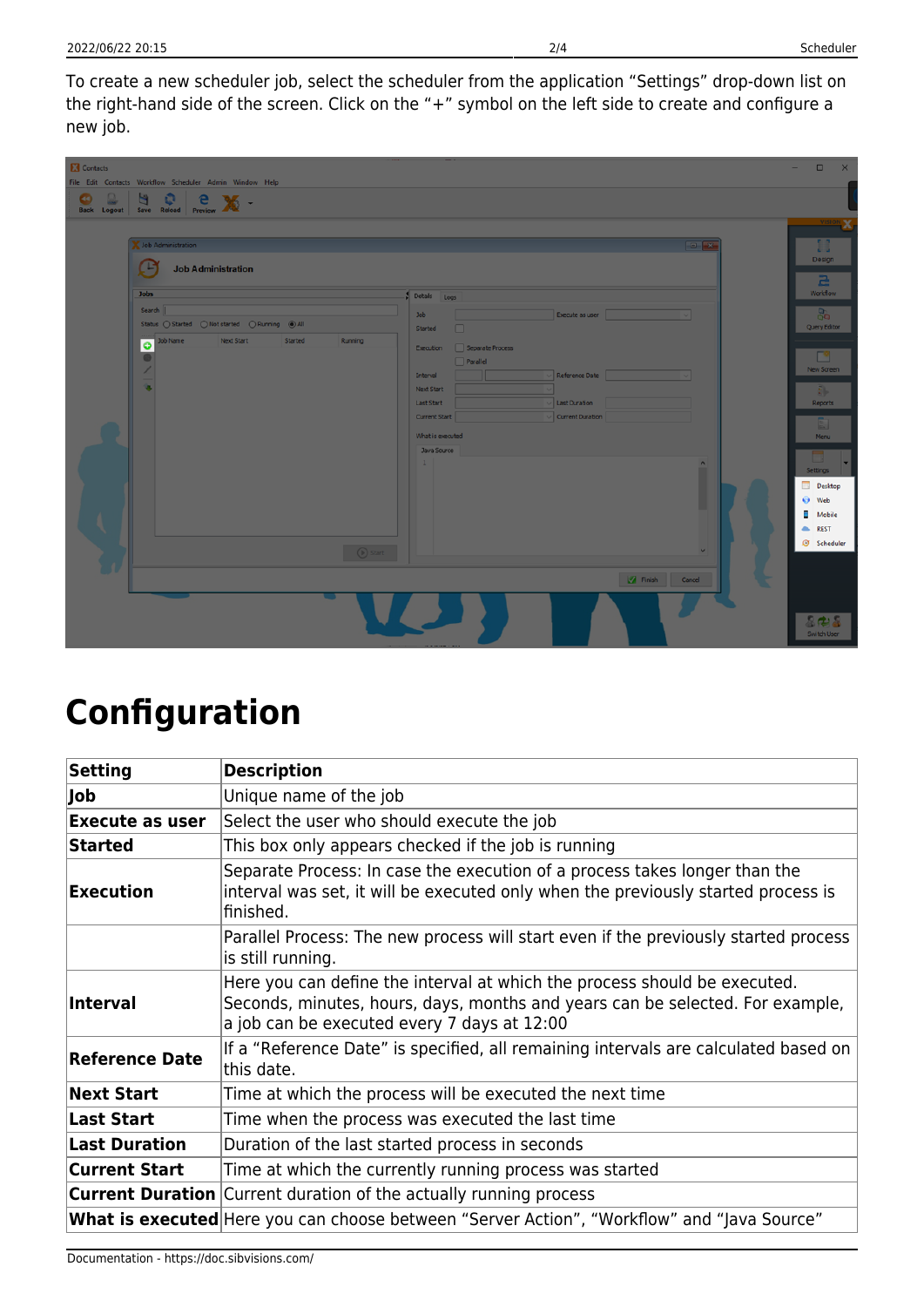Without specifying an interval, reference date or next start, the process will be executed immediately after clicking Start.

### <span id="page-3-0"></span>**Workflow**

To be able to call up a workflow, we must first create one for the application using the VisionX Workflow add-on. We can then select the desired workflow to be executed using the drop-down list. Here, the corresponding parameters can also be entered.

 $\pmb{\times}$ 

#### <span id="page-3-1"></span>**Server Action**

In the first step, a so-called "Life Cycle Object" must be selected. This is the server class for a screen or the Session class. e.g.: MyScreen.java to MyScreenWorkscreen.java. Afterwards all associated methods can be selected.

After selecting the method, the appropriate parameters can also be entered here. To view the automatically generated source code, simply click on the "Java Source" tab.

 $\pmb{\times}$ 

### <span id="page-3-2"></span>**Start/Stop**

When everything is configured, click on the "Start" button to start the job. With a click on the "Stop" button the job can be stopped at any time.

#### <span id="page-3-3"></span>**Editing**

**Note: A job can only be edited if it is stopped first.**

#### <span id="page-3-4"></span>**Logs**

In every VisionX application with an activated Scheduler Add-on there is a Logs screen. This screen can be opened via the Scheduler - Logs menu item.

You can find all configured jobs here. These can be filtered using the full text filter or by status.

On the Logs tab, all actions already performed by the selected job are documented.

 $\pmb{\times}$